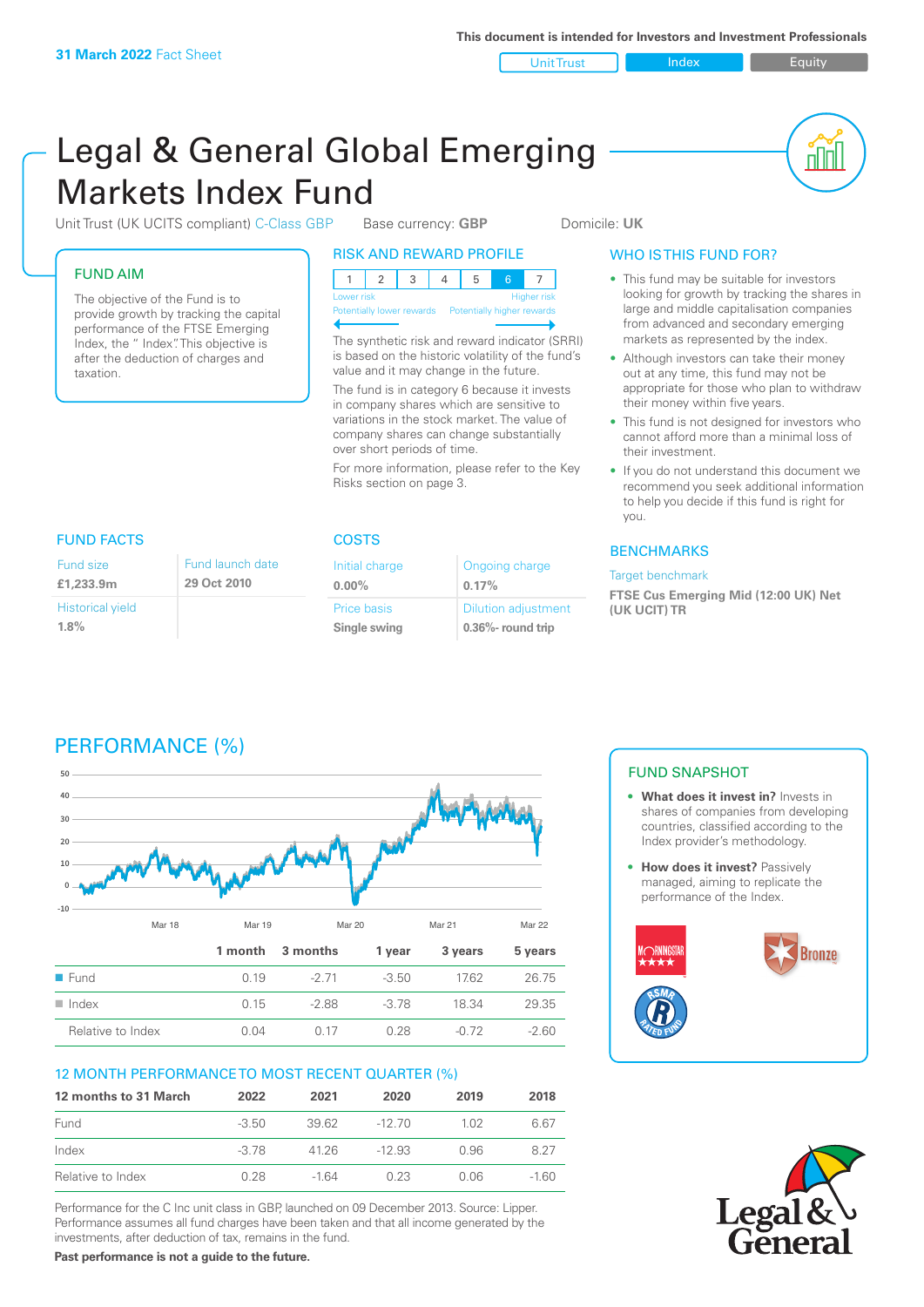Unit Trust (UK UCITS compliant) C-Class GBP

# PORTFOLIO BREAKDOWN

All data sources are a combination of LGIM and the Fund Accountant unless otherwise stated. Totals may not sum to due to rounding. In order to minimise transaction costs, the Fund will not always own all the assets that constitute the index and on occasion it will own assets that are not in the index. The number of fund holdings can also differ from the index due to corporate events and proxy holdings.



#### SECTOR (%)

| ■ Technology               | 23.1 |
|----------------------------|------|
| $\blacksquare$ Financials  | 23.0 |
| ■ Consumer Discretionary   | 12.3 |
| ■ Basic Materials          | 8.3  |
| $\blacksquare$ Industrials | 7.2  |
| <b>Energy</b>              | 6.2  |
| Consumer Staples           | 5.9  |
| ■ Telecommunications       | 46   |
| $\blacksquare$ Health Care | 3.7  |
| $\blacksquare$ Utilities   | 3.0  |
| ■ Real Estate              | 26   |
|                            |      |

#### MARKET CAPITALISATION (%) TOP 10 HOLDINGS (%)

| ■ Large              | 87.6 |
|----------------------|------|
| $\blacksquare$ Mid   | 124  |
| $\blacksquare$ Small | 0.0  |

■ Top 10 holdings 22.3% Rest of portfolio 77.8% No. of holdings in fund 1,754 No. of holdings in index 1,907

| Taiwan Semiconductor Manufacturing Co | -7.4 |
|---------------------------------------|------|
| <b>Tencent Holdings</b>               | 4.2  |
| Alibaba Group Holding                 | 2.7  |
| Reliance Industries                   | 1.7  |
| Infosys                               | 1.3  |
| Vale                                  | 12   |
| Meituan B                             | 12   |
| China Construction Bank H             | 1.0  |
| <b>Housing Development Finance</b>    | 0.8  |
| Al Rajhi Bank                         | 0 8  |
|                                       |      |

#### COUNTRY (%)

|   | China        | 33.0 |  |
|---|--------------|------|--|
|   | Taiwan       | 18.1 |  |
| Ō | India        | 15.8 |  |
|   | Brazil       | 7.2  |  |
|   | Saudi Arabia | 5.0  |  |
|   | South Africa | 4.8  |  |
|   | Mexico       | 2.7  |  |
|   | Thailand     | 2.5  |  |
|   | Malaysia     | 1.9  |  |
|   | Other        | 9.0  |  |
|   |              |      |  |



The Index Fund Management team comprises 25 fund managers, supported by two analysts. Management oversight is provided by the Global Head of Index Funds. The team has average industry experience of 15 years, of which seven years has been at LGIM, and is focused on achieving the equally important objectives of close tracking and maximising returns.